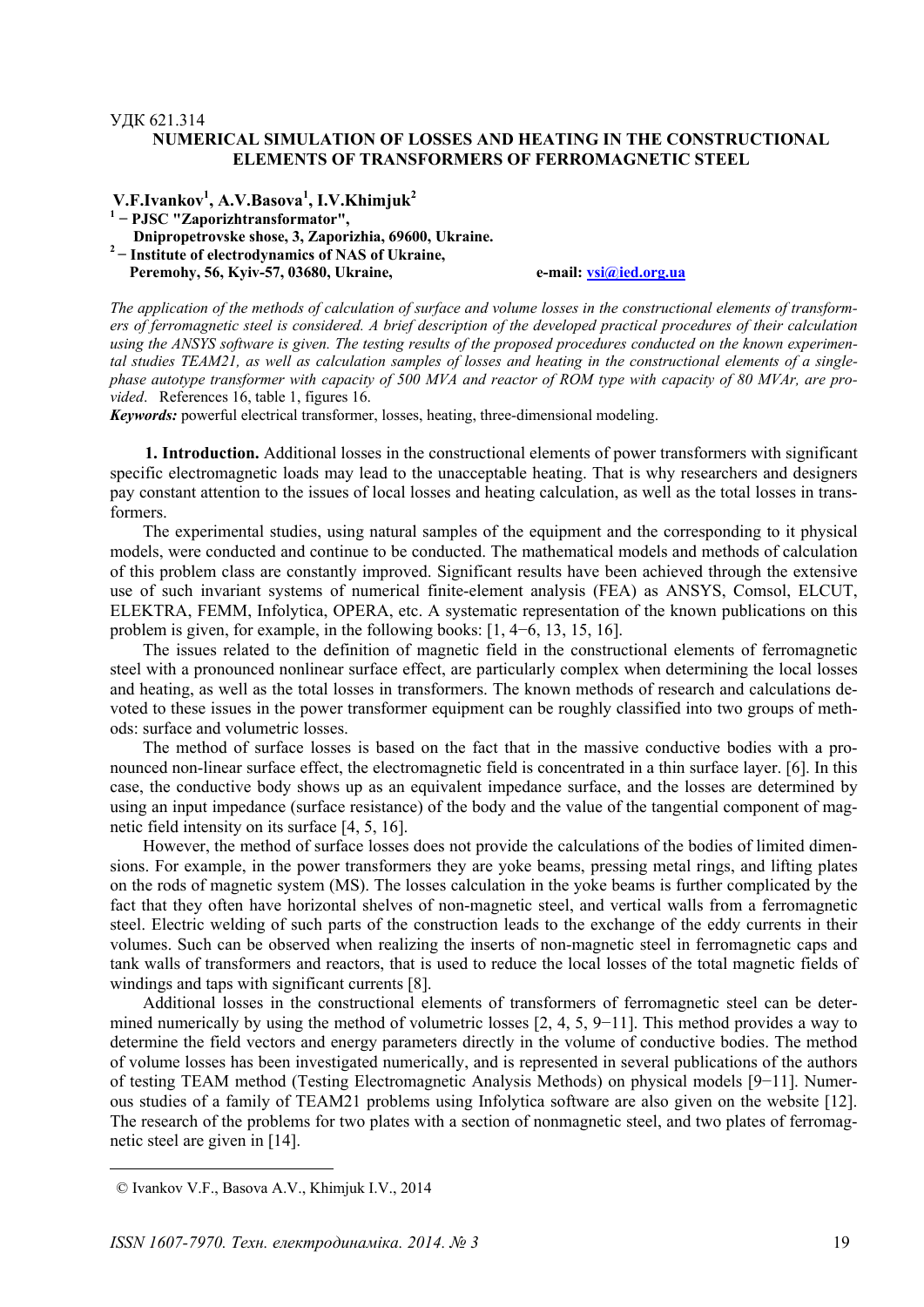It should be noted that in the KEA ANSYS [7] software there are no standard procedures for calculating the losses in the bodies of ferromagnetic steel with a nonlinear surface effect. Therefore, the additional development and testing of these calculation procedures are needed when using ANSYS software.

**The aim of this work** is to represent the main methods and examples of losses calculation in the constructional elements of power transformer equipment of ferromagnetic constructional steel, and evaluate their heating on the basis of the developed additional procedures of numerical simulation using ANSYS software.

# **The main approaches to the calculation of electromagnetic field of transformers.**

Electromagnetic processes in the power transformer equipment are described by the system of Maxwell's equations relative to the vectors of intensity and induction of magnetic field  $\overline{H}, \overline{B}$ , and intensity and induction of electric field  $\overline{E}$ ,  $\overline{D}$  [2, 4, 5, 13, 15, 16]

$$
\nabla \times \overline{H} = \overline{j} + \partial \overline{D} / \partial t , \qquad \nabla \times \overline{E} = -\partial \overline{B} / \partial t , \qquad \nabla \cdot \overline{D} = \rho , \qquad \nabla \cdot \overline{B} = 0 . \tag{1}
$$

The ratio between the field vectors are determined by constitutive equations

$$
\overline{j} = \overline{j}_{\text{ces}} + \sigma \overline{E} , \qquad \qquad \overline{D} = \varepsilon \overline{E} , \ \overline{B} = \mu \overline{H} , \tag{2}
$$

where  $\sigma$  – electrical conductivity;  $\mu$  – magnetic permeability;  $\varepsilon$  – dielectric permeability.

The bulk densities of electric charge  $\rho$  and current  $\overline{j}$  are the sources of electromagnetic field, and are connected with the equation  $\nabla \cdot \vec{i} + \frac{\partial \rho}{\partial t} = 0$ .

In the ratios (2), the electrical conductivity  $\sigma$  and magnetic permeability  $\mu$  for unisotropic mediums are tensor quantities [4, 5, 13, 15, 16]. In many problems the nonlinear dependence of electrical conductivity <sup>σ</sup> on temperature θ is taken. For ferromagnetic mediums the relation between *B* and *H* will be nonlinear [4, 5, 6]. At the industrial frequencies the displacement currents are neglected, which leads to the known ratios:  $\partial \overline{D} / \partial t = 0$  and  $\rho = 0$ .

The harmonic change of the currents from equations (1) leads to the second-order differential equation with respect to the complex amplitudes  $\overline{H}$  and  $\overline{E}$  [2,4,16]

$$
\nabla^2 \overline{H} - k^2 \overline{H} = -\nabla \times \overline{j} , \qquad \overline{E} = \sigma^{-1} \left( \nabla \times \overline{H} - \overline{j} \right), \tag{3}
$$

where  $k = \sqrt{-i\omega \sigma \mu}$  – phase constant.

Similar equations also determine the relationship between the amplitudes  $\overline{E}$  and  $\overline{H}$ .

To reduce the number of equations (3), the auxiliary vector potential function  $\overline{A}$  by definition  $\overline{B} = \nabla \times \overline{A}$ is entered. In this case, instead of two equations (3) we get a single equation for the potential  $\overline{A}$  [2, 4, 16]

$$
\nabla^2 \overline{A} - k^2 \overline{A} = -\mu \overline{j} \,. \tag{4}
$$

In this case the field vectors are

$$
\overline{H} = \mu^{-1} \nabla \times \overline{A}, \qquad \qquad \overline{E} = i \omega \overline{A} - i \omega k^{-2} \nabla \nabla \cdot \overline{A} \,. \tag{5}
$$

For the problems of determining the magnetic field of permanent currents  $k = 0$  and equation (4) will be Poisson's equation at controlled currents of external sources  $\bar{j}_{\text{c}es}$ . For the problems of determining a variable magnetic field  $k \neq 0$  and the equation (4) will be Helmholtz equation, at which the electromagnetic field is generated by external sources as well as eddy currents in the conductive bodies  $\overline{j} = \overline{j}_{ces} + \sigma \overline{E}$ .

There are also other problems solutions of electromagnetic fields with the use of other auxiliary potentials [2, 4, 16]. To solve the boundary problems, the Maxwell's equations are complemented by known boundary relations at the interface surface of mediums and boundary conditions at infinity. For electromagnetic fields that depend on time, the initial conditions must be given as well [2, 4, 16]. In analytic solutions when determining the field in the air near conducting medium with a strong surface effect, the so-called Leontovich approximate boundary conditions of impedance type are used [2, 4, 16].

In this paper, in order to conduct electromagnetic calculations of transformer equipment, the methods of stationary, harmonic and nonlinear harmonic analysis of ANSYS software [7] are used, and only necessary explanations to the practical procedures developed by means of ANSYS for certain problems and corresponding to them computational models and calculation methods are represented.

To achieve the aim of this work it is necessary to develop more specific procedures to calculate the energy parameters in ferromagnetic bodies. The main algorithmic features of these procedures are set out below.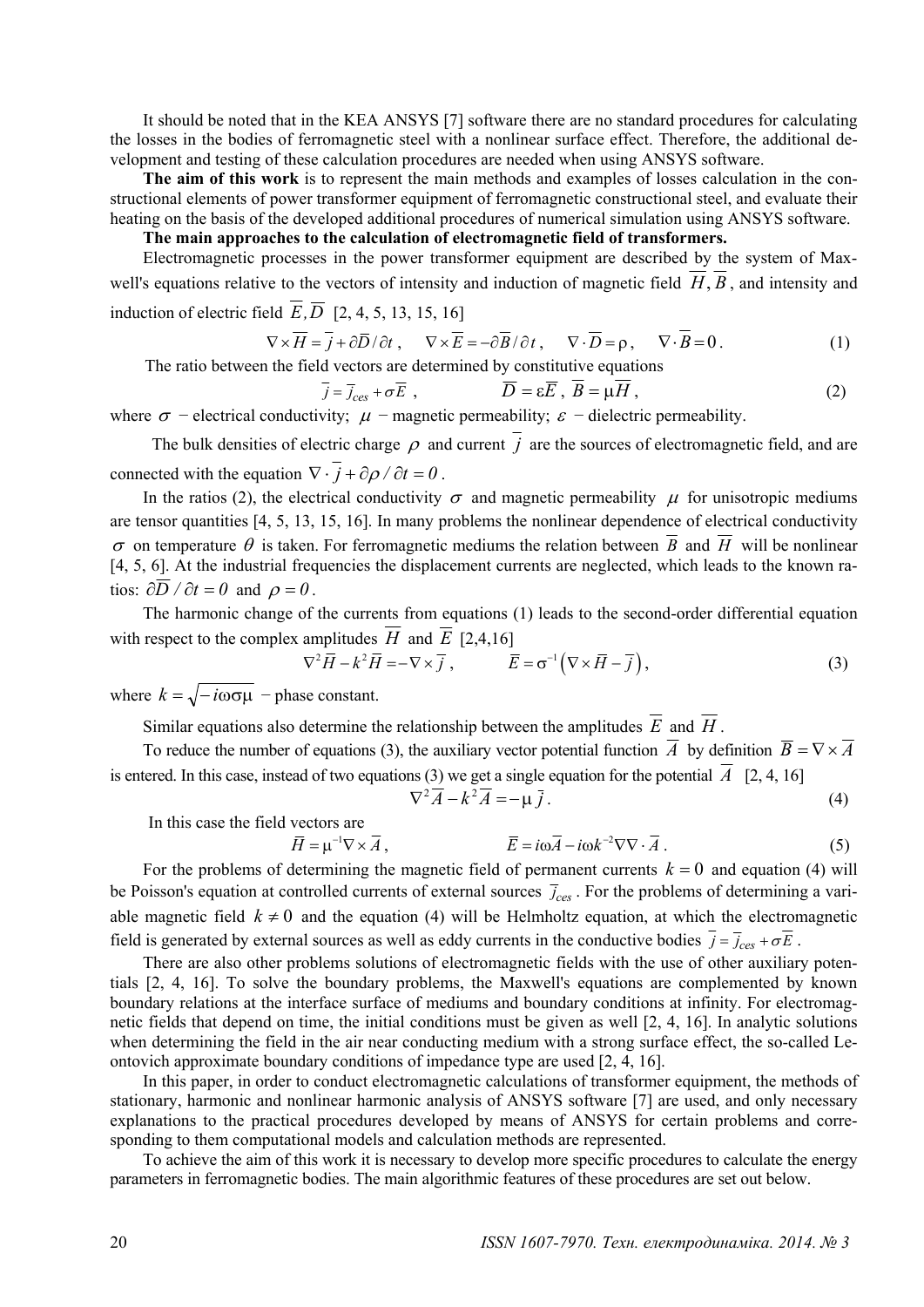## **The energy characteristics of electromagnetic field** are expressed through dependencies [2, 4]

$$
w_{\text{em}} = w_{\text{e}} + w_{\text{m}}, \quad w_e = \overline{E} \cdot \overline{D}/2 \,, \quad w_m = \overline{B} \cdot \overline{H}/2 \,, \quad p_{\text{ces}} = \overline{j}_{\text{ces}} \cdot \overline{E} \,, \quad p_j = \overline{j} \cdot \overline{E} \,, \quad \overline{\Pi} = \overline{E} \times \overline{H} \,. \tag{6}
$$

They determine the bulk *wem* density of electromagnetic energy as the sum of electric *we* and magnetic *w<sub>m</sub>* components, bulk densities of loss power from eddy  $p_j$  currents and extraneous currents  $p_{ces}$ , as well as

the energy flux density of electromagnetic field or Poynting vector  $\overline{\Pi}$ .

The features (6) are linked by Umov-Poynting theorem relative to surface density of energy power transferred by electromagnetic field through the surface *S* in the direction to the outward normal  $\overline{n}$  and losses in the volume *V*

$$
\frac{\partial}{\partial t} \int_{V} w_{em} dv = \int_{V} p_{ces} dv - \int_{V} p_{j} dv - \int_{S} (\overline{E} \times \overline{H}) \cdot \overline{n} ds. \tag{7}
$$

On the basis of (7), the relationship between the Poynting vector and power densities of electric losses and magnetic energy in complex form is set, which in the absence of external currents in the constructional elements of transformers can be written as follows [4]

$$
-\frac{1}{2}\oint_{S}\left[\overline{E}\times\overline{H}^{*}\right]\cdot\overline{n}\,ds=\frac{1}{2}\int_{V}\overline{j}\cdot\overline{E}^{*}dv-i\omega\int_{V}\frac{\mu\,\overline{H}\cdot\overline{H}^{*}}{2}dv.
$$
\n(8)

The given equations allow to determine the similarity and differences of the methods for calculating surface and volumetric losses. Common to both methods is the need to determine the electromagnetic field vectors. The difference is that for the method of surface losses, the determination of the field vectors on the surface of bodies under review, and for the method of volumetric losses − within their volume, is necessary and sufficient.

**The properties of structural steels.** When determining the vectors of field and energy parameters taking into account the constitutive equations (2), it is usually assumed that the electrical conductivity of the constructional steels is a constant. Later, after the thermal calculation, this parameter can be updated. For nonmagnetic steels the magnetic permeability is a constant, which is slightly different from the magnetic permeability of air.

More complicated is the account of the nonlinear and hysteresis relationship between tension and induction in ferromagnetic steels. The known magnetic permeability along the normal induction curve is defined as the locus of the vertices of hysteresis symmetric loops. At the cyclic magnetization of ferromagnetic material from the demagnetized state, its magnetization occurs through the so-called ascending and descending parts of the hysteresis loops.

For the important in engineering practice case of harmonic field change  $\omega = 2\pi/T$ , a complex magnetic permeability  $\mu_1$  on the first harmonic is used.

A complex magnetic permeability  $\mu_l$  is determined by the complex amplitudes on the first harmonics

$$
B_1 \text{ and } H_1 [4-6] \qquad \dot{\mu}_1 = B_1 / H_1, \qquad B_1 = \frac{2}{T} \int_0^T B(t) e^{i\omega t} dt \, , \qquad H_1 = \frac{2}{T} \int_0^T H(t) e^{i\omega t} dt \, . \tag{9}
$$

When integrating (9), the values of the area of hysteresis loops that determine the value  $\mu_1$ , are determined numerically [4] or by planimetering [6] the area bounded by the descending and ascending loop

branches with vertex 
$$
H_m
$$
 
$$
S(H_{1m}) = \int_{-H_{1m}}^{+H_{1m}} \left[ B_D(H, H_{1m}) - B_A(H, H_{1m}) \right] dH,
$$
 (10)

where  $S(H_{1m})$  – square of hysteresis loop.

The graphic representations  $\mu_1$  and analytical descriptions of the dependence  $\mu_1(H)$  for different parts of the magnetization curve are given in [4–6]. The introduction of  $\mu_1$  allow to trace the system of Maxwell equations to the equations of first harmonic, which differ from the equations (1), (2) with respect to the complex amplitudes of the field for a medium with constant parameters  $\sigma$  and  $\mu$  only with  $\mu$  for  $\mu$ <sub>*l*</sub> *(H)* replacement.

The introduction of complex magnetic permeability  $\mu_l$  on the first harmonic enabled to solve several problems of electromagnetic field propagation in ferromagnetic half-space with a surface effect, without and taking into account the hysteresis loss [4, 6]. The obtained solutions allow to determine that at the "suffi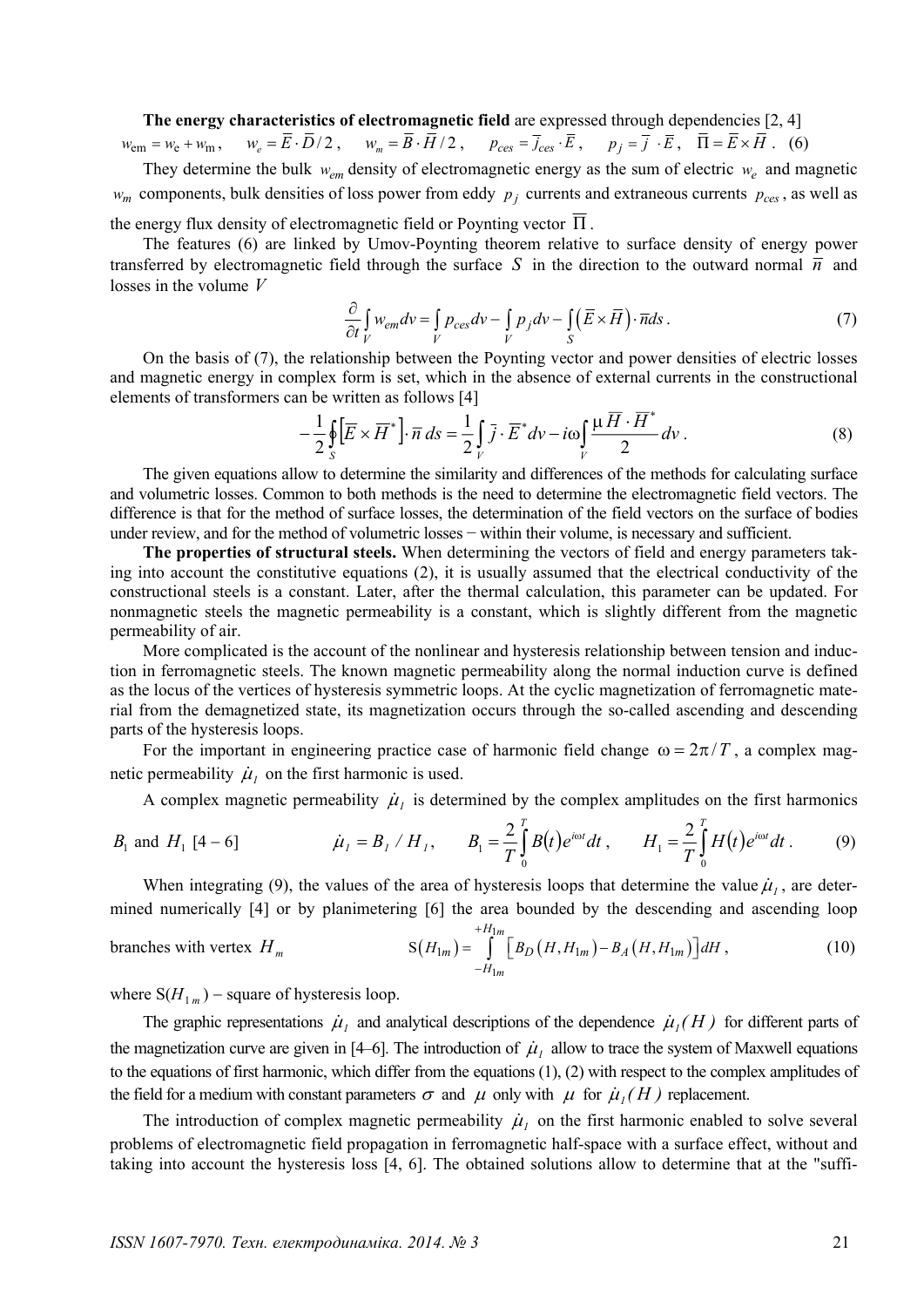ciently strong fields *H* that exceed the intensity value at which  $\mu$  has a maximum" of active losses in ferromagnetic with hysteresis, with more losses in ferromagnetic with a constant value of magnetic permeability of about 1.4 times [6]. The given ratio was also obtained by solving the problem using numerical method of grids, the results of which are described in [16]. To exclude the adopted in [6] reduction in [4, 5], the socalled equivalent magnetic permeability on the first harmonic  $\mu_2$  was introduced. The analytical methods for calculating equivalent magnetic characteristics of the known static magnetic characteristics, and experimental methods for determining this characteristic are presented in [4, 5].

 $|\mu'$  $arg \mu$ Ìù',  $24$ 1600 arg ji,  $^{21}$ 1400 18 1200  $09T2C$ 15 1000  $12$ 800  $\overline{9}$ 600  $Cr3$  $Cr3$ 6 400 ă 200  $09<sup>T</sup>2$  $\theta$ 'n H, A/m  $\theta$ 5000 10000 15000

Fig. 1 shows the dependence of the modulus and argument of equivalent magnetic permeability on the first harmonic on the current value of the amplitude of first harmonic of the magnetic field intensity for the steel of Cт.3 mark and for the frequently used constructional steel of 09G2C mark.

> **The method of surface losses,** as mentioned above, determines the specific surface losses *w* in ferromagnetic half-space as through the tangential components of the electric and magnetic fields intensity according to (7), (8) and through the known [2, 4−6] determination of the conventional surface impedance through the field vectors on the first harmonic  $\dot{Z}(|H_1|) = \dot{E}_1 / \dot{H}_1$ and the square of the magnetic field intensity

 $w = \frac{1}{2}Re(\dot{E}_I\dot{H}_I^*) = \frac{1}{2}Re\,\dot{Z}\left|H_I\right|^2$  $\int_{I}^{R} \dot{H}_{I}^{*}$  $= \frac{1}{2}$   $Re\ \dot{Z}$  $H$  $Re(\dot{E}_I \dot{H}_I^*) = \frac{I}{I}$ *2*  $w = \frac{1}{2}Re(\dot{E}_i \dot{H}_i^*) = \frac{1}{2}Re\dot{Z}|H_i|^2$ . (11)

$$
Fig. 1
$$

Using the equivalent magnetic permeability, the surface

losses  $p<sub>s</sub>$  are expressed through the tangential component of the magnetic field intensity  $H<sub>z</sub>$  on the first harmonic and surface impedance *Z* [4, 5]

$$
p_{s} = \frac{1}{2} \text{Re} \dot{Z}(H_{\tau}) H_{\tau}^{2}, \quad \text{Re} \dot{Z} = 2 \sqrt{\omega \mu_{0} |\dot{\mu}_{s}'(H)| \sigma^{-1}} \cos(\pi/4 - 0.5 \text{arg} \dot{\mu}_{s}(H)).
$$
 (12)

To calculate specific surface losses, the values of modulus and argument of equivalent magnetic permeability for the steel Ct. 3 and steel 09G2S provided in Fig. 1, can be used. The works [4, 5] also present the experimental dependence of surface losses on magnetic field intensity for steels Cт.2, Cт.3. The obtained values by (12) correspond to the conditions of massive conductive bodies. The shape and dimensions of the experimental samples have a negligible effect [4, 5].

The analytical method of the surface losses is used to calculate the field losses and losses in the tanks of transformers and electrical reactors [3, 4], as a closed surface of the tank to the maximum extent corresponds to the condition of the flat conductive half-space. Following the [4] method, on the first stage (using measurements, and calculations) the primary magnetic field  $H_r^0$  in the air along the contour coinciding with the tank surface (without tank) is determined. In the second stage the field is calculated directly on the tank surface using an influence coefficient of impedance type  $H_{\tau} = H_{\tau}^{0} k_{\tau}(Z)$ , including taking into account the local placement of the magnetic screens on the tank surface [3]. At the same time the determining surface impedance and losses (12) nonlinear dependence of magnetic permeability on the magnetic field intensity of tank steel is installed using the method of successive refinements.

By numerical simulation in ANSYS, a computing model of transformer (reactor) with tank is formed. A ferromagnetic constructional steel of the tank is characterized by basic magnetization curve and electrical conductivity. By the method of nonlinear harmonic analysis, the tangential component of the magnetic field intensity directly on the tank surface  $H<sub>r</sub>$  is calculated. Developed by means of ANSYS additional procedure implements the algorithm (12) for determining the local losses. The total losses in the tank are calculated by integrating the local losses of its surface.

**The method of volumetric losses** according to (6) determines the losses as the total of ohmic losses on the eddy currents and losses on alternating magnetization of constructional steel with a nonlinear magnetic characteristic and with hysteresis [2, 4, 5, 9–11]

$$
p_v = p_j + p_h. \tag{13}
$$

Power density of electrical losses is 
$$
p_i = \bar{j} \cdot \bar{E} \tag{14}
$$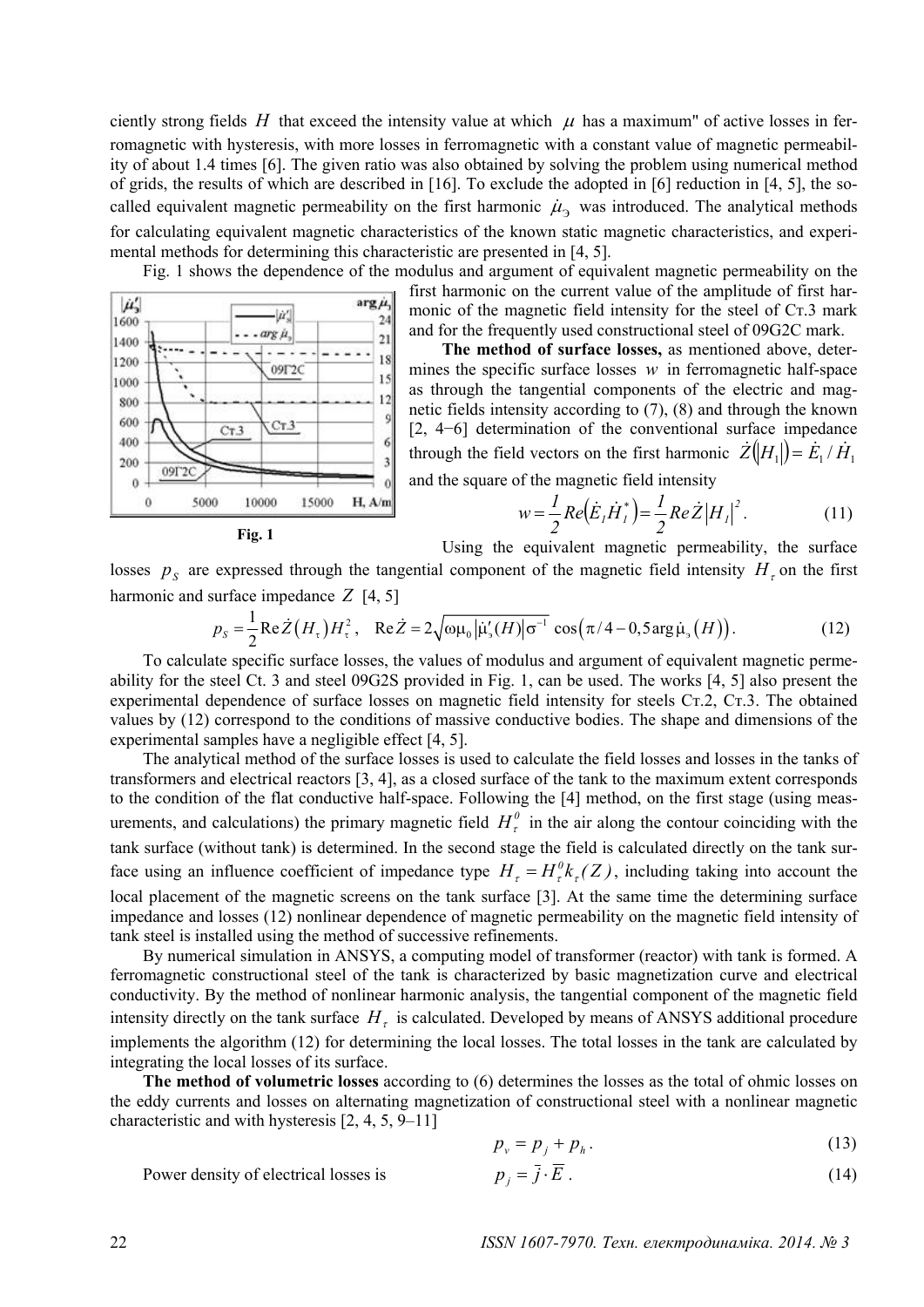The losses  $p_h ( B_m )$  spent on alternating magnetization with a frequency  $f$  in the body with the density  $\rho$  are proportional to the area of hysteresis loop  $S(B_m)$  [2, 4 – 6]

$$
p_h(B_m) = f \rho^{-1} S(B_m). \tag{15}
$$

The area of hysteresis loop  $S(B_m)$  is defined as in (10) on the amplitude of the magnetic field induction  $B_m$ 

$$
S(B_m) = \int_{-|B_m|}^{+|B_m|} [H_D(B, B_m) - H_A(B, B_m)]dB .
$$
 (16)



In particular, for steel Art.3 the family of static hysteresis loops for a range of values  $B_m$  is graphically represented in [4]. With their use by the expressions (15) and (16) at a frequency of alternating magnetization 50 Hz, the values of losses of alternating magnetization shown in Fig. 2 by points are obtained. There's also a solid line, which represents almost identical losses values for steel with the *A3* designation from the work [11].

The use of the above-mentioned algorithms for calculating the losses by means of ANSYS requires the performance of a series of actions. The calculation is performed by using a nonlinear harmonic analysis. The time dependence of the harmonic currents changes of the specified sources (windings,

bends) is given. Instantaneous values of losses in ferromagnetic bodies are calculated by integrating on the total volume (13) of specific eddy and hysteresis losses, and in those construction parts which are of nonmagnetic steel, the losses are determined only on account of eddy currents. When reaching a steady-state process, the non-linear functions of losses are averaged over a period of a given harmonic change of current. These procedures are implemented by specially designed macros for ANSYS.

**The testing of the developed procedures** was performed on a family of TEAM21 problems [9 – 11]. As is known, for TEAM21 problems the experimental installation of transformer type, containing two identical windings of rectangular cross-section with oppositely directed currents and frequency supply of 50 Hz, is used. At the outer surface of the windings there are plates of nonmagnetic (N) and/or ferromagnetic (M) steels, including those with cross-sectional cut or direct-axis cuts.

The calculations results of the mentioned test models TEAM21 with the use of the developed procedures are given in the **Appendix** of this paper. The obtained results confirm the accuracy of the developed practical procedures of simulation of electromagnetic fields and losses in the nonmagnetic and ferromagnetic bodies in the ANSYS, and the possibility of their application for the relevant calculations of transformer equipment.

**Heating calculation**. The basis for calculating the heating of the constructional elements of transformers and reactors are the values of volume losses. Thermal processes in the power transformer equipment with oil cooling are characterized by complex heat-exchange conditions of constructional elements with internal oil coolant and ambient air. The processes of losses and heating resolution are paired into the force of interdependence of thermal and electrical parameters. However, as previously mentioned, for the practice of engineering calculations, the execution of sequential calculations with iterative refinement of necessary parameters such as electromagnetic and thermal problems is valid.

With a known bulk density of losses  $Q$  in order to determine the body temperature  $\theta$  with a thermal conductivity  $\lambda$  and heat-exchange coefficient  $\alpha$  on the surface it is convenient to use the available procedures FEA of the thermal problem modeling in the form of Poisson's equation and with the boundary conditions on the surface with normal *n*

$$
div(\lambda grad\theta) = -Q, \qquad -\lambda \partial\theta / \partial n = \alpha(\theta - \theta_0), \qquad (17)
$$

where  $\theta_0$  – ambient temperature. If  $\theta_0 = 0$ , then the problem determines the increase of body temperature above the external medium.

In the practical calculations the heat-exchange coefficients  $\alpha$  included in the boundary conditions (17) in the oil and air medium are determined by engineering dependencies of the form  $\alpha = mq^n$  [1]. The sur-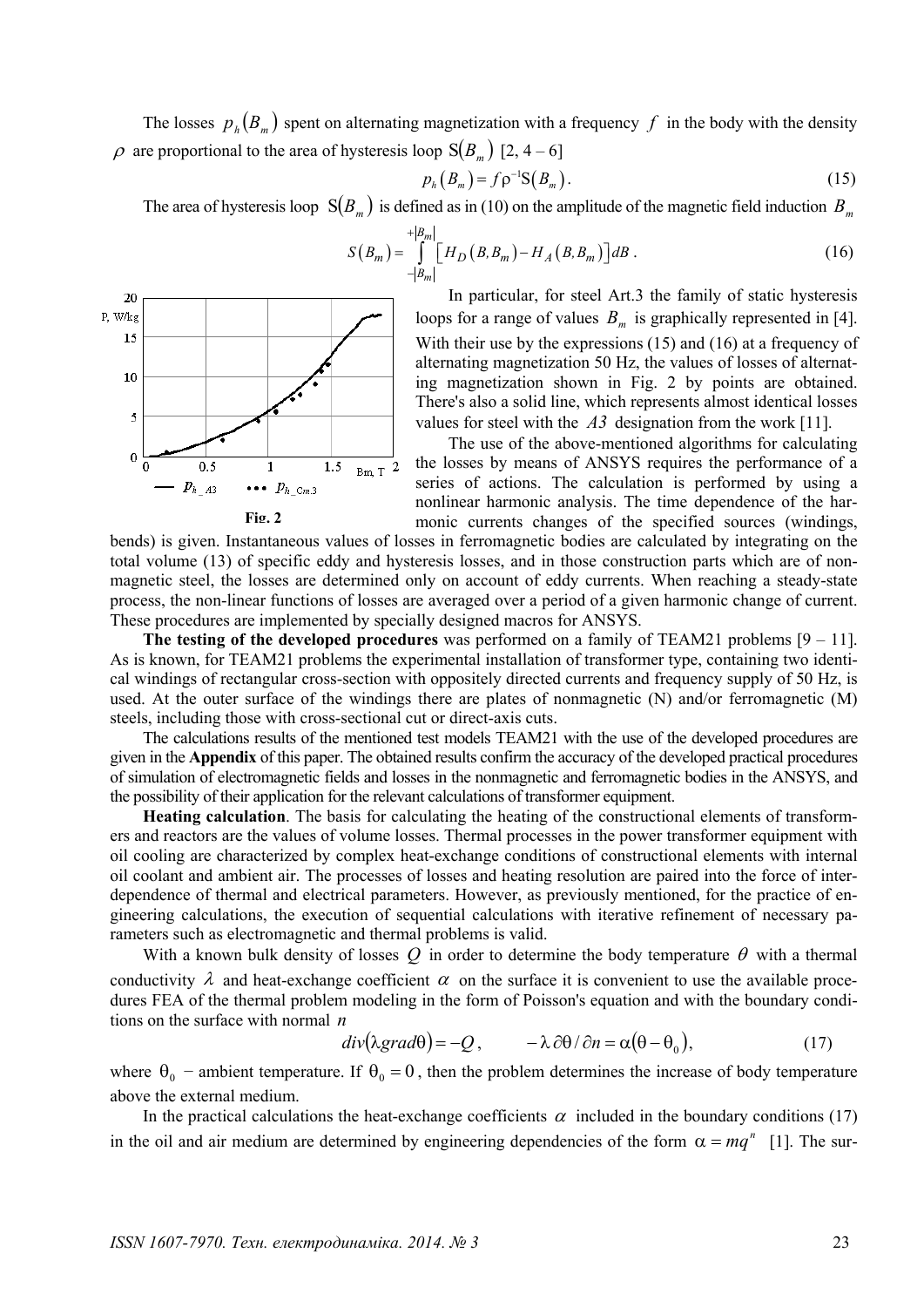

face density of the losses *q* can be both balanced, and/or on sites. The coefficients *m* and *n* depend on the body position (vertical, horizontal), type of cooling, parameters of the radiation and convection in the air [1].

**Example of transformer calculation.** Fig. 3 shows the computing model of single-phase autotype transformer with a tank capacity of 500 MVA, and Fig. 4 shows its active part. Three-dimensionality and finiteness of the sizes of MS, windings, constructional elements, magnetic shielding system are taking into account.

For simplicity, MS is represented as a homogeneous body without special features simulation in the parts of burden revision of plates of electrotechnical steel. The rods and yokes are characterized

by basic magnetization curve of electrotechnical steel. Along the normal to the flat surface of plates MS the

magnetic permeability is determined by with consideration of the filling coefficient of steel, and is a constant.

The windings are represented with the actual distribution of magnetizing forces along their height in the form of zones of equal density of ampere turns. In the justified cases, equilibrium distribution of magnetizing forces is defined in the windings.

Upper and lower yoke beams have horizontal shelves of non-magnetic steel, and walls of ferromagnetic steel. The lower shelf of the upper beam has protrusions for winding pressing. The lower beams have vertical sections between the rod and side yokes.

Longitudinal and transverse shunts on the lower yoke beams are made of electrotechnical steel package. On the tank surface vertical magnetic shunts are mounted (see Fig. 3). Magnetic and electrical properties of computational models of shunts are described by magnetization curve of steel and its electrical conductivity.

When carrying out the calculation the symmetry property of construction relative to the vertical planes





along the longitudinal and transverse axes of MS is used. The calculation is performed according to the method of volumetric losses. The pattern of



**Fig. 7** 

distribution of losses and temperature rises of parts of upper yoke beams above the ambient oil are shown in Fig. 5 and Fig. 6. The existence of notch in the protrusion of the lower shelf ensures the concentration limitations of eddy currents and losses in it..

Distribution of volumetric losses in the surface layer of lower yoke beams is shown in Fig. 7.

Lower loss rate can be seen on the part of lower yoke beam under the side yoke. Major losses are released in the beam under the rod. The presence of the vertical section of beam promotes the losses reduction.







The distribution of volumetric losses in the surface layer of tank without shunts is shown in Fig. 8. As shown in Fig. 9, the degree of local and total losses in the tank decreases at the presence of shunts. The obtained heat patterns of tank surface temperatures at the heat tests of transformer showed a close match of the results of calculations and measurements.

Calculations also determined that the calculated elementwise total additional losses in the construction of this transformer are close to the measured values.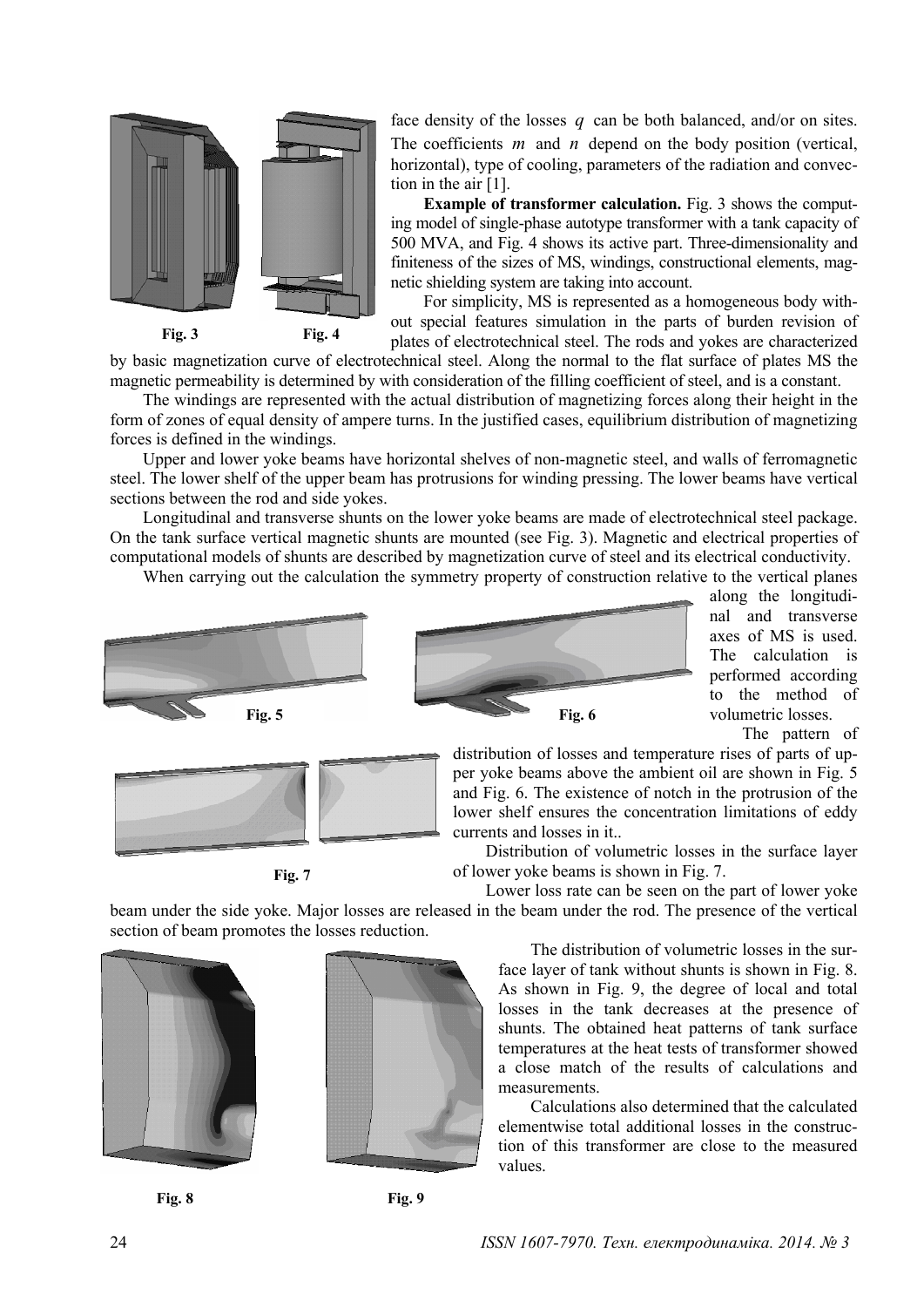**Example of reactor calculation.** The structures of electrical shunt reactors of ROM type with capacity of 80, 110 and 120 MVAr with gaps in the core of MS are studied by means of developed methods. As an example, Fig. 10 shows the calculating model of the 80 MVAr reactor. In the actual structure of reactor on the longitudinal walls of the tank the vertical shunts are mounted. To compare calculations results by means of the method of surface and bulk losses, the calculations are carried out for the model without magnetic shunts. The distribution of surface losses is shown in Fig. 11. Fig. 12 shows the distribution of volumetric losses in the surface layer of the tank walls. The calculations are qualitative and quantitative close to each other according to both methods.



For the actual structure, the total losses are determined in MS, in the tie rods of MS cores, in windings, in yoke beams, in the beams of given reactors, which showed close fit between the results of calculations and measurements.

**Conclusion.** The practical procedures for calculating the parameters of electromagnetic field, losses in the limited details of construction of computational models of transformer equipment of nonmagnetic and ferromagnetic steel, are developed by means of ANSYS software tools. The methods and software procedures verified on test experimental and computation data of the known family of TEAM21 problems are developed. The examples of

practical calculations of transformers and reactors show that the developed procedures provide necessary accuracy of calculation of the local and total losses in the constructional elements, their heating, and are also applicable to elementwise calculation of total additional losses in construction.

## **Appendix. Verification of numerical procedures in TEAM21problems.**

This article presents numerical models for continuous non-magnetic plate  $(P21<sup>a</sup>-0)$ , non-magnetic plates with one, two and three longitudinal cuts ( $P21^a$ -1,  $P21^a$ -2,  $P21^a$ -3), continuous ferromagnetic plate ( $P21$ -B), two plates of nonmagnetic and ferromagnetic steels (P21<sup>b</sup>-2N, P21<sup>b</sup>-2M), a combination of three welded plates: nonmagnetic-magnetic-nonmagnetic  $(P21<sup>b</sup>-NMN)$  and welded plates in a different order  $(P21<sup>b</sup>-NMN)$ 



MNM). These given models designation correspond to the models taken from works [9–11].

Fig. A.1 a)  $$ e) shows the geometry of the basic computational models.

Calculation of the magnetic field,

the bulk eddy losses in the models containing only non-magnetic plate is formed in AN-SYS using the method of linear harmonic analysis. The distribution of volumetric losses  $(W/m^3)$ ) in nonmagnetic plates of different configura-

*ISSN 1607-7970. Техн. електродинаміка. 2014. № 3* 25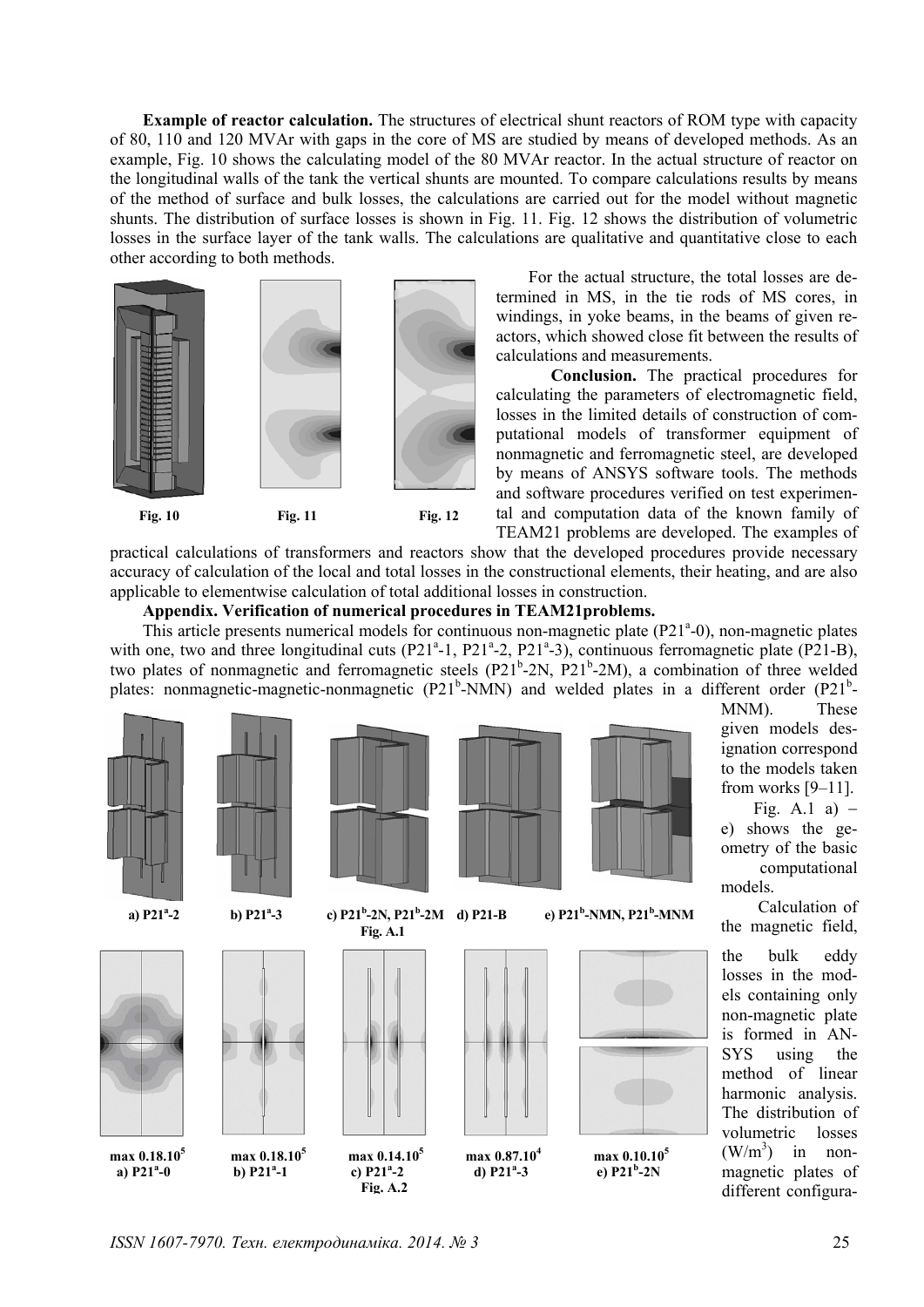ferent configuration is shown in Fig. A.2 a) - e). Under the figures, the maximum values of losses given to compare the results of models calculation instead of the usual scale in ANSYS are given.





In particular, the comparison of Fig. A.2 a) - d) shows a known fact of a significant reduction of losses in non-magnetic plates (for example, on lifting plates of MS cores of transformers) by performing longitudinal cuts.

The calculation of magnetic field, volumetric eddy and hysteresis losses in the models with magnetic plates is performed in ANSYS using nonlinear harmonic analysis and using practical procedures of calculation of volumetric eddy losses and hysteresis losses represented in the main part of this work. The distribution of volumetric losses  $(W/m<sup>3</sup>)$  in the surface layer for the magnetic plates is shown in Fig. A.3 a) - d). The major part of the distributed losses is centered on the front surface facing to the windings, and on the back surface of plates there is a current "wicking" on the small area at the edge of plates.

Calculation of the combined models of plates with magnetic and non-magnetic elements is also performed by using a nonlinear harmonic analysis ANSYS. The distribution of volumetric losses on the front and back surfaces of the plates is shown in Fig. A.4 a) - d).







**d) P21<sup>b</sup> -NMN back surface**

| Model        | Fig. | Eddy current calculated losses ( $P_e$ ), hysteresis ( $P_h$ ), total $P_{\Sigma}$ , W<br>Total losses<br>Nonmagnetic plate<br>Ferromagnetic plate |             |                          |                | Measured total<br>losses $[9-11]$ , W | Calculation error.<br>$\frac{0}{0}$ |
|--------------|------|----------------------------------------------------------------------------------------------------------------------------------------------------|-------------|--------------------------|----------------|---------------------------------------|-------------------------------------|
|              |      | $P_{\rm e}$                                                                                                                                        | $P_{\rm e}$ | $P_h$                    | $P_{\Sigma}$ , | $P_{u3M}$                             | $\mathcal E$                        |
| $P21^a - 0$  | P.2  | 9.39                                                                                                                                               |             | $\overline{\phantom{a}}$ | 9.39           | 9.17                                  | 2.4                                 |
| $P21^a-1$    | P.2  | 3.18                                                                                                                                               |             | $\overline{\phantom{0}}$ | 3.18           | 3.40                                  | $-6.5$                              |
| $P21^a - 2$  | P.2  | 1.67                                                                                                                                               |             | $\overline{\phantom{a}}$ | 1.67           | 1.68                                  | $-0.6$                              |
| $P21^a - 3$  | P.2  | 1.04                                                                                                                                               |             |                          | 1.04           | 1.25                                  | $-16.8$                             |
| $P21^b-2N$   | P.2  | 1.34                                                                                                                                               |             | $\overline{\phantom{0}}$ | 1.34           | 1.38                                  | $-2.9$                              |
| $P21b-2M$    | P.3  | $\overline{\phantom{0}}$                                                                                                                           | 6.69        | 2.16                     | 8.85           | 9.34                                  | $-5.2$                              |
| $P21-B$      | P.3  |                                                                                                                                                    | 8.58        | 2.74                     | 11.32          | 11.97                                 | $-5.4$                              |
| $P21^b$ -MNM | P.4  | 4.62                                                                                                                                               | 3.16        | 1.07                     | 8.85           | 10.53                                 | $-16.0$                             |
| $P21^b$ -NMN | P.4  | 1.90                                                                                                                                               | 3.47        | 1.10                     | 6.47           | 7.44                                  | $-13.0$                             |